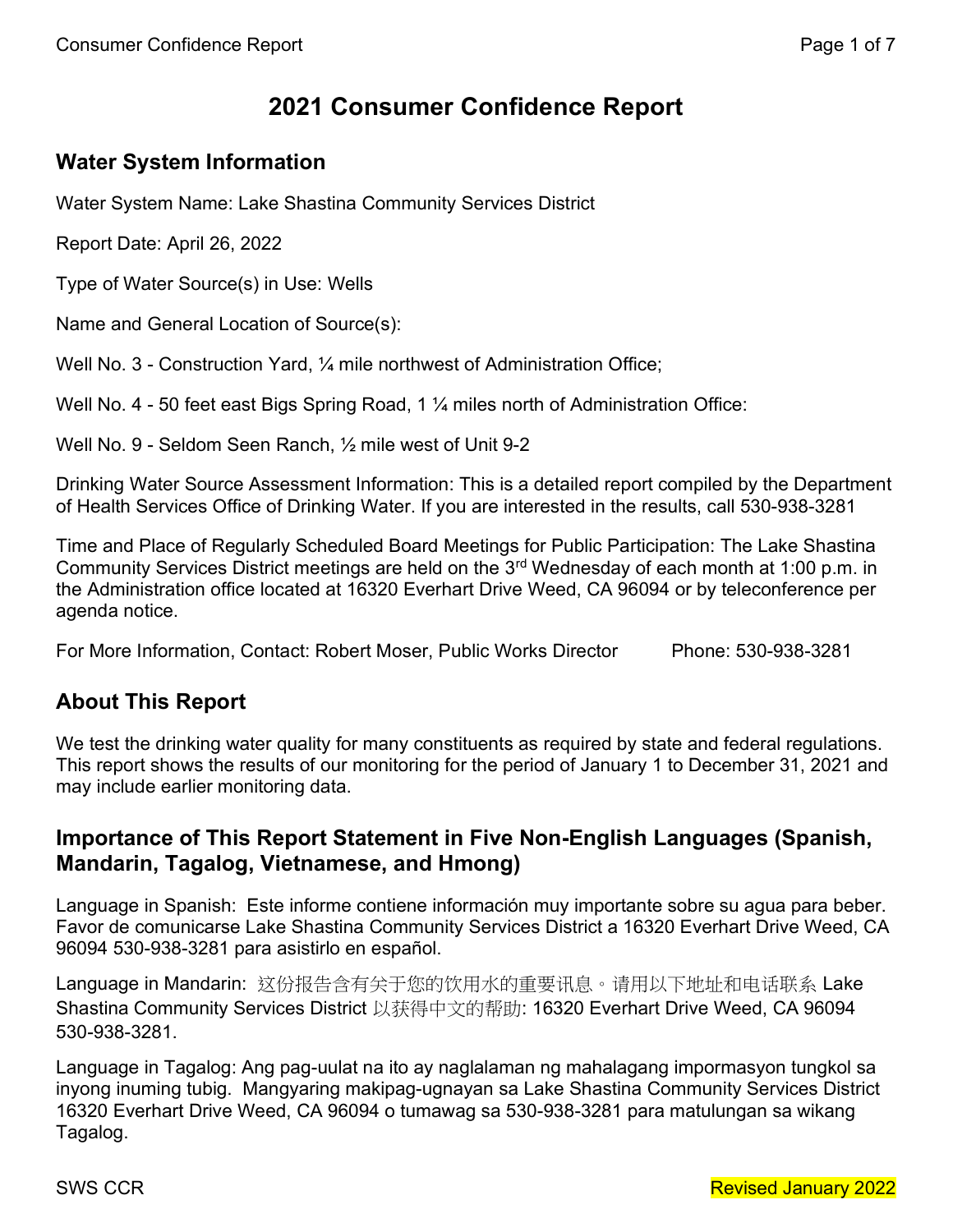Language in Vietnamese: Báo cáo này chứa thông tin quan trọng về nước uống của bạn. Xin vui lòng liên hệ Lake Shastina Community Services District tại 16320 Everhart Drive Weed, CA 96094 or 530-938-3281 để được hỗ trợ giúp bằng tiếng Việt.

Language in Hmong: Tsab ntawv no muaj cov ntsiab lus tseem ceeb txog koj cov dej haus. Thov hu rau Lake Shastina Community Services District ntawm 16320 Everhart Drive Weed, CA 96094 or 530-938-3281 rau kev pab hauv lus Askiv.

| <b>Term</b>                                                          | <b>Definition</b>                                                                                                                                                                                                                                                             |
|----------------------------------------------------------------------|-------------------------------------------------------------------------------------------------------------------------------------------------------------------------------------------------------------------------------------------------------------------------------|
| <b>Level 1 Assessment</b>                                            | A Level 1 assessment is a study of the water system to identify potential<br>problems and determine (if possible) why total coliform bacteria have<br>been found in our water system.                                                                                         |
| <b>Level 2 Assessment</b>                                            | A Level 2 assessment is a very detailed study of the water system to<br>identify potential problems and determine (if possible) why an E. coli MCL<br>violation has occurred and/or why total coliform bacteria have been found<br>in our water system on multiple occasions. |
| <b>Maximum Contaminant</b><br>Level (MCL)                            | The highest level of a contaminant that is allowed in drinking water.<br>Primary MCLs are set as close to the PHGs (or MCLGs) as is<br>economically and technologically feasible. Secondary MCLs are set to<br>protect the odor, taste, and appearance of drinking water.     |
| <b>Maximum Contaminant</b><br>Level Goal (MCLG)                      | The level of a contaminant in drinking water below which there is no<br>known or expected risk to health. MCLGs are set by the U.S.<br>Environmental Protection Agency (U.S. EPA).                                                                                            |
| <b>Maximum Residual</b><br><b>Disinfectant Level</b><br>(MRDL)       | The highest level of a disinfectant allowed in drinking water. There is<br>convincing evidence that addition of a disinfectant is necessary for control<br>of microbial contaminants.                                                                                         |
| <b>Maximum Residual</b><br><b>Disinfectant Level Goal</b><br>(MRDLG) | The level of a drinking water disinfectant below which there is no known<br>or expected risk to health. MRDLGs do not reflect the benefits of the use<br>of disinfectants to control microbial contaminants.                                                                  |
| <b>Primary Drinking Water</b><br>Standards (PDWS)                    | MCLs and MRDLs for contaminants that affect health along with their<br>monitoring and reporting requirements, and water treatment requirements.                                                                                                                               |
| <b>Public Health Goal</b><br>(PHG)                                   | The level of a contaminant in drinking water below which there is no<br>known or expected risk to health. PHGs are set by the California<br><b>Environmental Protection Agency.</b>                                                                                           |
| <b>Regulatory Action Level</b><br>(AL)                               | The concentration of a contaminant which, if exceeded, triggers treatment<br>or other requirements that a water system must follow.                                                                                                                                           |
| <b>Secondary Drinking</b><br><b>Water Standards</b><br>(SDWS)        | MCLs for contaminants that affect taste, odor, or appearance of the<br>drinking water. Contaminants with SDWSs do not affect the health at the<br>MCL levels.                                                                                                                 |
| <b>Treatment Technique</b><br>(TT)                                   | A required process intended to reduce the level of a contaminant in<br>drinking water.                                                                                                                                                                                        |
| Variances and<br><b>Exemptions</b>                                   | Permissions from the State Water Resources Control Board (State Board)<br>to exceed an MCL or not comply with a treatment technique under certain<br>conditions.                                                                                                              |

### Terms Used in This Report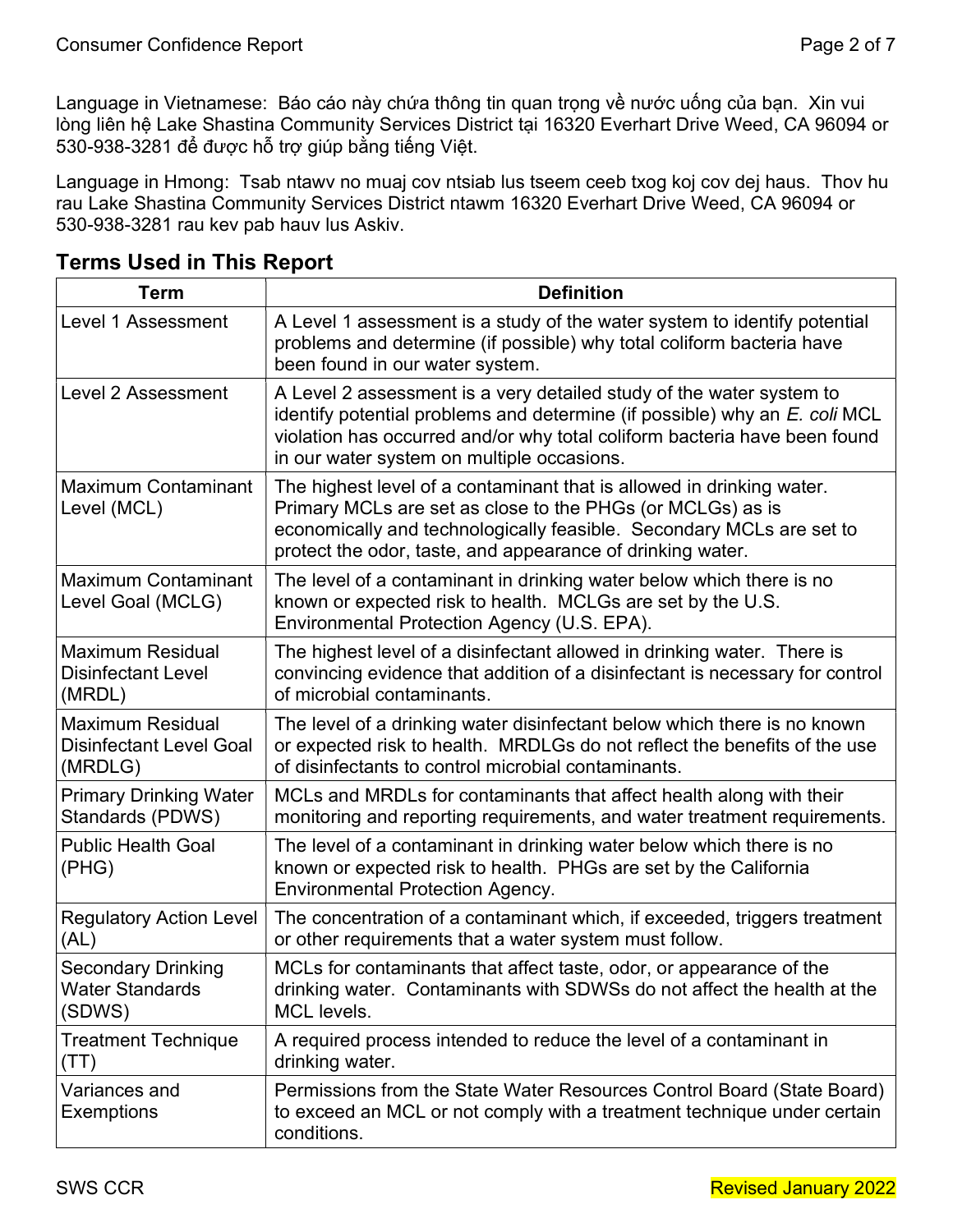| Term  | <b>Definition</b>                                  |
|-------|----------------------------------------------------|
| ND.   | Not detectable at testing limit.                   |
| ppm   | parts per million or milligrams per liter (mg/L)   |
| ppb   | parts per billion or micrograms per liter (µg/L)   |
| ppt   | parts per trillion or nanograms per liter (ng/L)   |
| ppq   | parts per quadrillion or picogram per liter (pg/L) |
| pCi/L | picocuries per liter (a measure of radiation)      |

## Sources of Drinking Water and Contaminants that May Be Present in Source **Water**

The sources of drinking water (both tap water and bottled water) include rivers, lakes, streams, ponds, reservoirs, springs, and wells. As water travels over the surface of the land or through the ground, it dissolves naturally-occurring minerals and, in some cases, radioactive material, and can pick up substances resulting from the presence of animals or from human activity.

Contaminants that may be present in source water include:

- Microbial contaminants, such as viruses and bacteria, that may come from sewage treatment plants, septic systems, agricultural livestock operations, and wildlife.
- Inorganic contaminants, such as salts and metals, that can be naturally-occurring or result from urban stormwater runoff, industrial or domestic wastewater discharges, oil and gas production, mining, or farming.
- Pesticides and herbicides, that may come from a variety of sources such as agriculture, urban stormwater runoff, and residential uses.
- Organic chemical contaminants, including synthetic and volatile organic chemicals, that are byproducts of industrial processes and petroleum production, and can also come from gas stations, urban stormwater runoff, agricultural application, and septic systems.
- Radioactive contaminants, that can be naturally-occurring or be the result of oil and gas production and mining activities.

## Regulation of Drinking Water and Bottled Water Quality

In order to ensure that tap water is safe to drink, the U.S. EPA and the State Board prescribe regulations that limit the amount of certain contaminants in water provided by public water systems. The U.S. Food and Drug Administration regulations and California law also establish limits for contaminants in bottled water that provide the same protection for public health.

## About Your Drinking Water Quality

Tables 1, 2, 3, 4, 5, 6, and 8 list all of the drinking water contaminants that were detected during the most recent sampling for the constituent. The presence of these contaminants in the water does not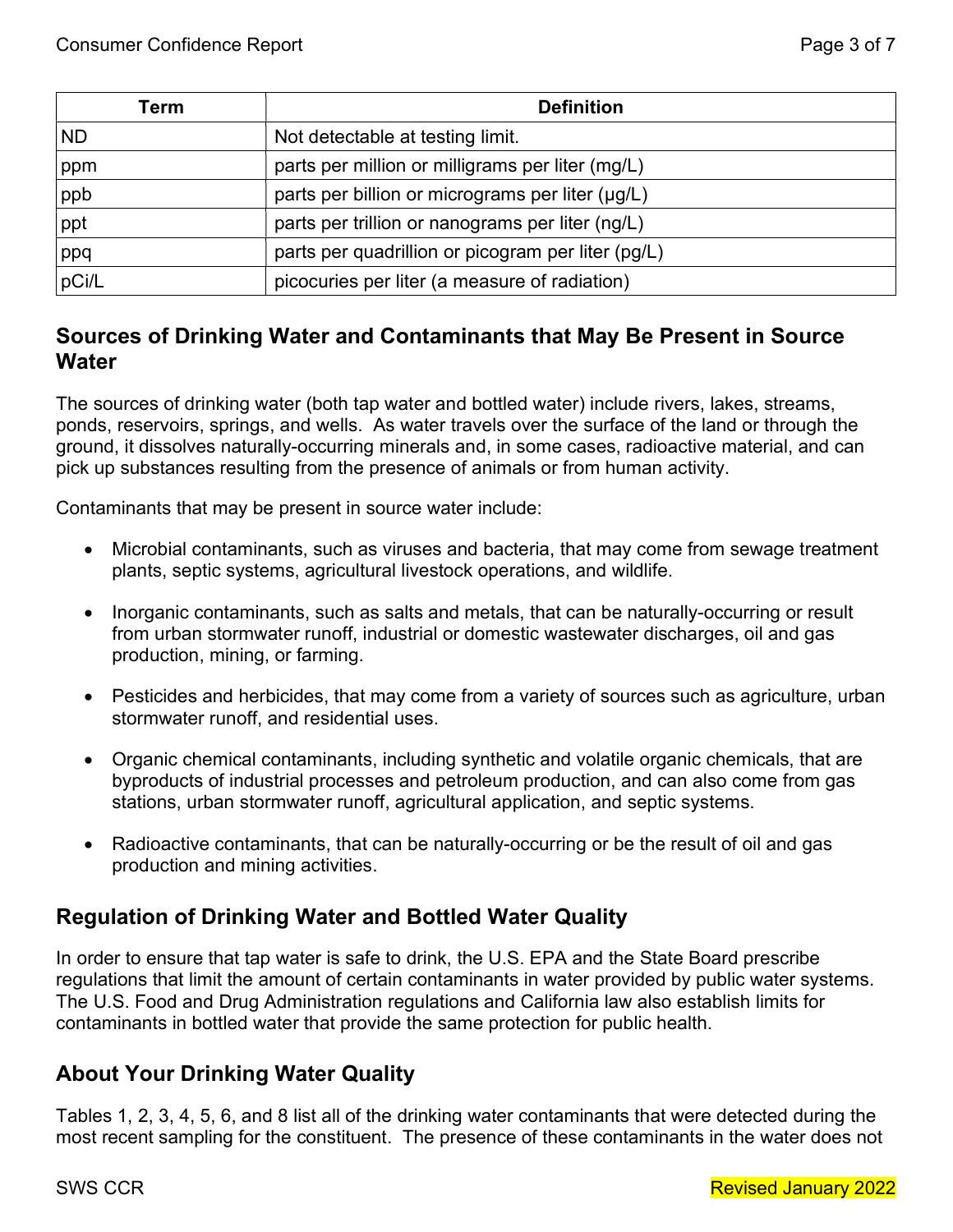necessarily indicate that the water poses a health risk. The State Board allows us to monitor for certain contaminants less than once per year because the concentrations of these contaminants do not change frequently. Some of the data, though representative of the water quality, are more than one year old. Any violation of an AL, MCL, MRDL, or TT is asterisked. Additional information regarding the violation is provided later in this report.

#### Table 1. Sampling Results Showing the Detection of Coliform Bacteria

Complete if bacteria are detected.

| Microbiological<br><b>Contaminants</b> | Highest No.<br>οf<br><b>Detections</b> | No. of<br><b>Months in</b><br><b>Violation</b> | <b>MCL</b> | <b>MCLG</b> | <b>Typical Source of</b><br><b>Bacteria</b> |
|----------------------------------------|----------------------------------------|------------------------------------------------|------------|-------------|---------------------------------------------|
| E. coli                                | 2021                                   |                                                | NA         |             | Human and animal<br>fecal waste             |

(a) Routine and repeat samples are total coliform-positive and either is  $E$ . coli-positive or system fails to take repeat samples following E. coli-positive routine sample or system fails to analyze total coliform-positive repeat sample for E. coli.

#### Table 1.A. Compliance with Total Coliform MCL between January 1, 2021 and June 30, 2021 (inclusive)

| Microbiological<br><b>Contaminants</b>   | Highest No.<br>οf<br><b>Detections</b> | No. of<br><b>Months in</b><br><b>Violation</b> | <b>MCL</b> | <b>MCLG</b> | <b>Typical Source of</b><br><b>Bacteria</b> |
|------------------------------------------|----------------------------------------|------------------------------------------------|------------|-------------|---------------------------------------------|
| <b>Total Coliform</b><br><b>Bacteria</b> | <b>NA</b>                              | ΝA                                             | ΝA         | <b>NA</b>   | Naturally present in the<br>environment     |
| <b>Fecal Coliform</b><br>and E. coli     | <b>NA</b>                              | <b>NA</b>                                      | NA         | <b>NA</b>   | Human and animal fecal<br>waste             |

### Table 2. Sampling Results Showing the Detection of Lead and Copper

Complete if lead or copper is detected in the last sample set.

| and<br>Copper<br><b>bead</b> | Date<br>Φ<br>ō<br>್ಯಾ | ပ္ယ<br>Ω<br>℧<br>Sam<br>್ಲಿ<br><u>ت</u><br>ھ<br>ᅙ<br>৳<br>ပ<br>$\overline{\mathbf{z}}$ | ъ<br>ω<br>Ō<br>rcenti<br>Dete<br>Φ<br>᠊ᠦ<br>90 <sup>th</sup><br>Φ | ທ<br>ding<br>Site®<br>Excee<br>$\frac{1}{2}$ | ৱ  | ပ<br>İ<br>൨ | <b>D.E</b><br>≌≌<br>ω<br>ō<br>σ<br>o<br>ω<br>ලි<br>œ | nant<br>တိ<br>pical<br>Conta                                                                                                                 |
|------------------------------|-----------------------|----------------------------------------------------------------------------------------|-------------------------------------------------------------------|----------------------------------------------|----|-------------|------------------------------------------------------|----------------------------------------------------------------------------------------------------------------------------------------------|
| Lead<br>(ppb)                | 9/30/20               | 13                                                                                     | No                                                                | $\overline{0}$                               | 15 | 0.2         |                                                      | Internal corrosion of<br>household water<br>plumbing systems;<br>discharges from industrial<br>manufacturers; erosion of<br>natural deposits |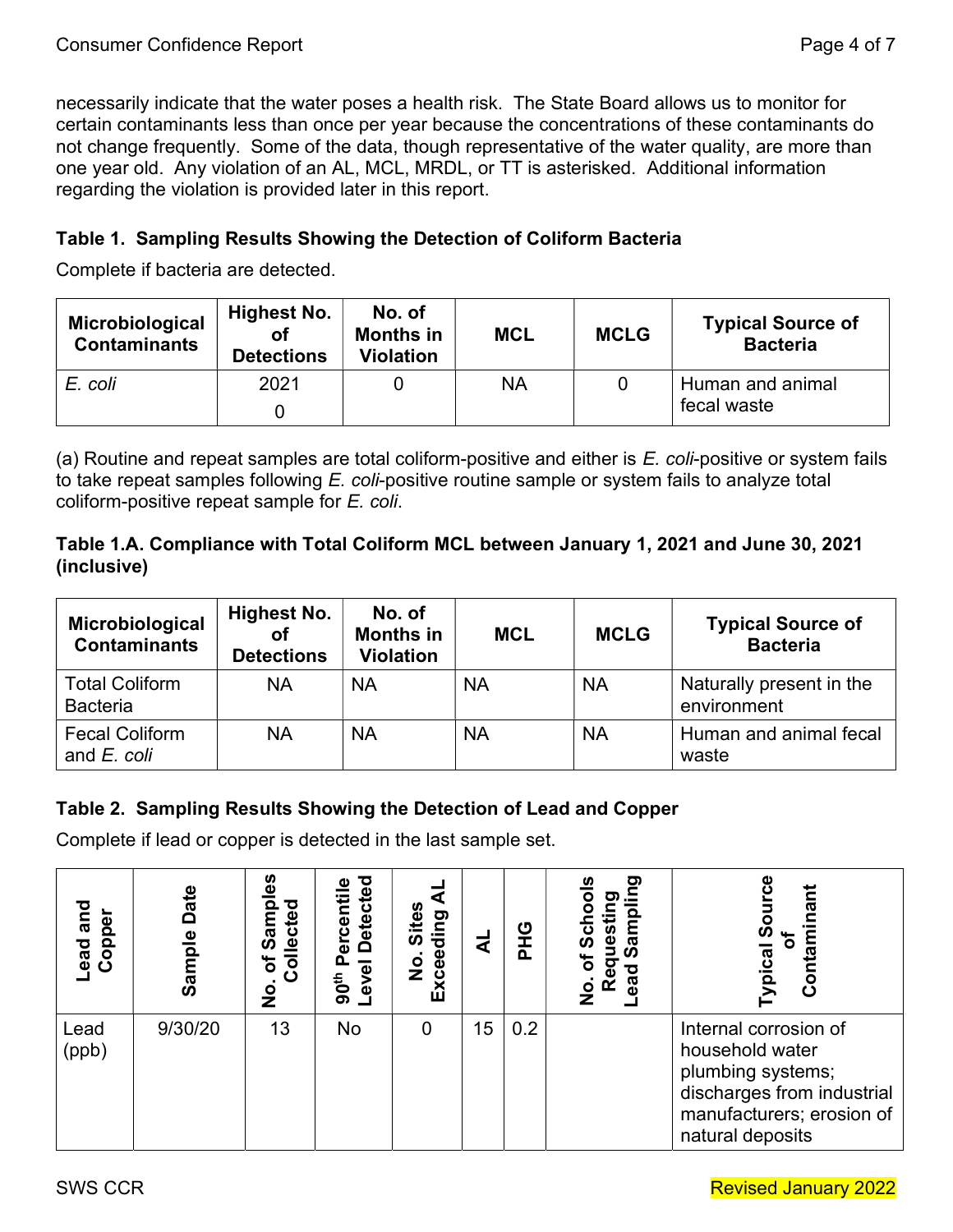| and<br>Copper<br>Lead | Date<br>Sample | <u>es</u><br>ਠ<br>lecte<br><b>RSS</b><br>$\overline{c}$<br>৳<br>o<br>Z | <b>Detected</b><br>centil<br>ው<br>evel<br>90 <sup>th</sup> | Sites<br>Exceeding<br>o<br>Z | ₫   | ပ<br>൨ | <u>တ</u><br>တ<br>Φ<br>U)<br>ഗ<br>৳<br>ਰ<br>ಡ<br>Re<br>$\dot{\mathbf{o}}$<br>Z | တိ<br>pical<br>ā<br>ပိ                                                                                                      |
|-----------------------|----------------|------------------------------------------------------------------------|------------------------------------------------------------|------------------------------|-----|--------|-------------------------------------------------------------------------------|-----------------------------------------------------------------------------------------------------------------------------|
| Copper<br>(ppm)       | 9/30/20        | 13                                                                     | .626                                                       | 0                            | 1.3 | 0.3    | <b>Not</b><br>applicable                                                      | Internal corrosion of<br>household plumbing<br>systems; erosion of<br>natural deposits; leaching<br>from wood preservatives |

### Table 3. Sampling Results for Sodium and Hardness

| <b>Chemical or</b><br><b>Constituent</b><br>(and reporting<br>units) | <b>Sample Date</b> | Level<br><b>Detected</b> | <b>Range of</b><br><b>Detections</b> | <b>MCL</b> | <b>PHG</b><br>(MCL<br>G) | <b>Typical Source of</b><br><b>Contaminant</b>                                                                                   |
|----------------------------------------------------------------------|--------------------|--------------------------|--------------------------------------|------------|--------------------------|----------------------------------------------------------------------------------------------------------------------------------|
| Sodium (ppm)                                                         | 9/13/14            | Average<br>18.66         | 10.6-17.2                            | None       | None                     | Salt present in the water<br>and is generally naturally<br>occurring                                                             |
| Hardness (ppm)                                                       | 9/13/14            | Average<br>120           | 118-120                              | None       | None                     | Sum of polyvalent cations<br>present in the water,<br>generally magnesium and<br>calcium, and are usually<br>naturally occurring |

# Table 4. Detection of Contaminants with a Primary Drinking Water Standard

| <b>Lead and</b><br>Copper                                            | Sample Date                                                                                                                                       | of Samples<br>Collected<br>$\dot{\mathbf{z}}$ | 90 <sup>th</sup> Percentile | Level Detected           | ₹<br>No. Sites<br>Exceeding | <b>DHG</b><br>さ                      |     | No. of Schools                         | Lead Sampling<br>Requesting              | <b>Typical Source</b><br>Contaminant<br>ഁ                                                                                   |  |
|----------------------------------------------------------------------|---------------------------------------------------------------------------------------------------------------------------------------------------|-----------------------------------------------|-----------------------------|--------------------------|-----------------------------|--------------------------------------|-----|----------------------------------------|------------------------------------------|-----------------------------------------------------------------------------------------------------------------------------|--|
| Copper<br>(ppm)                                                      | 9/30/20                                                                                                                                           | 13                                            | .626                        |                          | $\overline{0}$              | 1.3                                  | 0.3 |                                        | <b>Not</b><br>applicable                 | Internal corrosion of<br>household plumbing<br>systems; erosion of<br>natural deposits; leaching<br>from wood preservatives |  |
|                                                                      | Table 3. Sampling Results for Sodium and Hardness                                                                                                 |                                               |                             |                          |                             |                                      |     |                                        |                                          |                                                                                                                             |  |
| <b>Chemical or</b><br><b>Constituent</b><br>(and reporting<br>units) |                                                                                                                                                   | <b>Sample Date</b>                            |                             | Level<br><b>Detected</b> |                             | <b>Range of</b><br><b>Detections</b> |     | <b>MCL</b>                             | <b>PHG</b><br>(MCL<br>G)                 | <b>Typical Source of</b><br>Contaminant                                                                                     |  |
| Sodium (ppm)                                                         |                                                                                                                                                   | 9/13/14                                       |                             | Average<br>18.66         |                             | 10.6-17.2                            |     | None                                   | None                                     | Salt present in the water<br>and is generally naturally<br>occurring                                                        |  |
|                                                                      |                                                                                                                                                   |                                               |                             | Average                  |                             | 118-120                              |     | None                                   | None                                     | Sum of polyvalent cations<br>present in the water,                                                                          |  |
| Hardness (ppm)                                                       |                                                                                                                                                   | 9/13/14                                       |                             | 120                      |                             |                                      |     |                                        |                                          | generally magnesium and<br>calcium, and are usually<br>naturally occurring                                                  |  |
|                                                                      |                                                                                                                                                   |                                               |                             |                          |                             |                                      |     |                                        |                                          |                                                                                                                             |  |
|                                                                      | Table 4. Detection of Contaminants with a Primary Drinking Water Standard<br><b>Chemical or</b><br><b>Constituent</b><br>(and<br>reporting units) | <b>Sample</b><br><b>Date</b>                  |                             | Level<br><b>Detected</b> |                             | Range of<br><b>Detection</b><br>S    |     | <b>MCL</b><br><b>IMR</b><br><b>DL]</b> | <b>PHG</b><br>(MC)<br>LG)<br>[MR<br>DLG] | <b>Typical Source of</b><br><b>Contaminant</b>                                                                              |  |
|                                                                      |                                                                                                                                                   | 9/3/14                                        |                             | .243<br>Average          |                             | 100-.300                             |     | 2.0                                    | 1                                        | <b>Erosion in Natural</b><br><b>Deposits</b>                                                                                |  |
| Floride<br>Arsenic (ppb)                                             |                                                                                                                                                   | 9/3/14                                        |                             | 2.66<br>Average          |                             | 2.00-2.90                            |     | 10                                     | .004                                     | <b>Erosion in Natural</b><br><b>Deposits</b>                                                                                |  |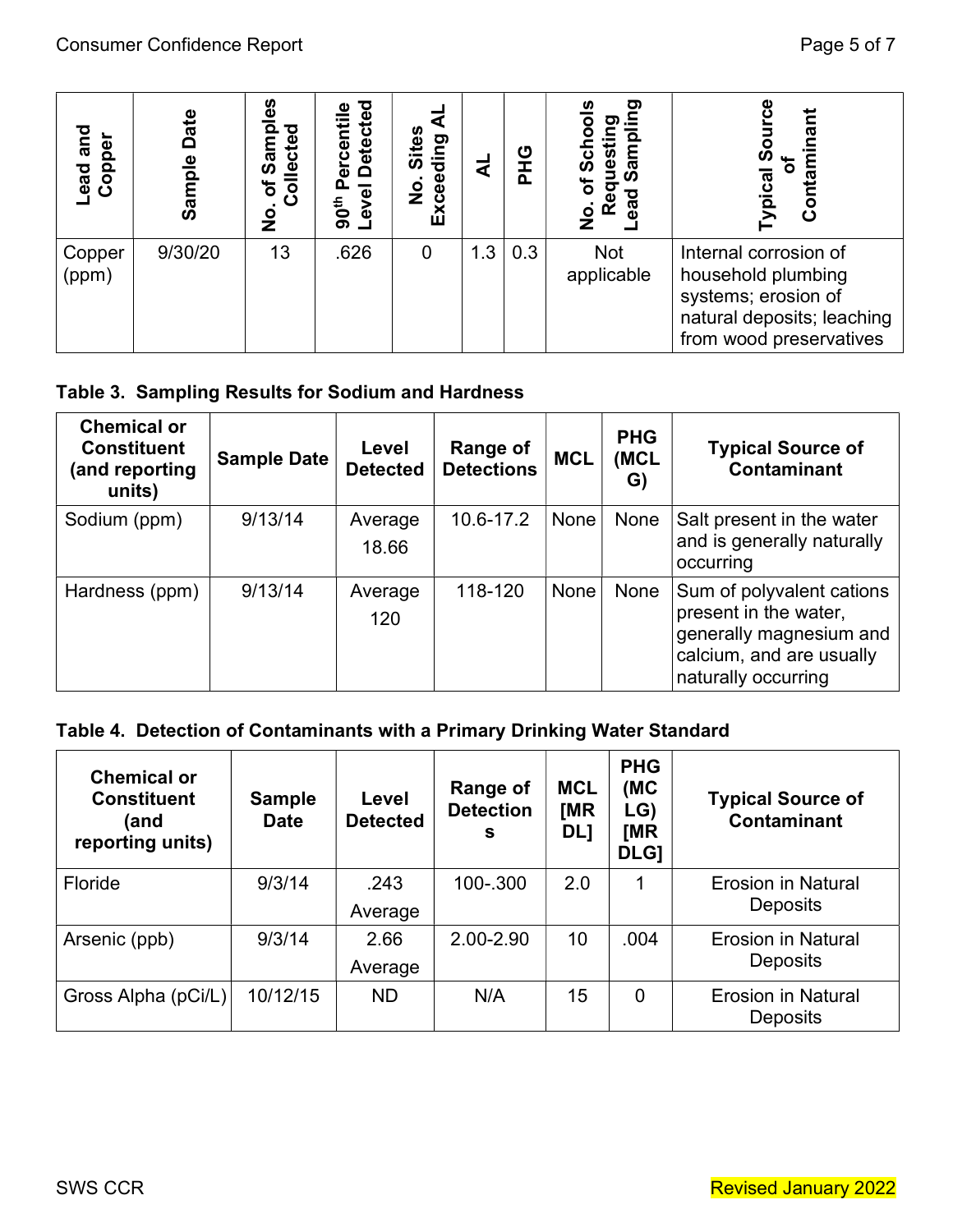| <b>Chemical or</b><br><b>Constituent (and</b><br>reporting units) | <b>Sample</b><br><b>Date</b> | Level<br><b>Detected</b> | <b>Range of</b><br><b>Detections</b> | <b>SMCL</b> | <b>PHG</b><br>(MCLG) | <b>Typical Source</b><br>ΟŤ<br><b>Contaminant</b> |
|-------------------------------------------------------------------|------------------------------|--------------------------|--------------------------------------|-------------|----------------------|---------------------------------------------------|
| Color (units)                                                     | 9/3/14                       | <b>ND</b>                | N/A                                  | 15          | N/A                  | <b>Erosion in Natural</b><br><b>Deposits</b>      |
| Manganese<br>(ppb)                                                | 9/3/14                       | <b>ND</b>                | N/A                                  | 50          | N/A                  | Leaching of<br><b>Natural Deposits</b>            |
| <b>Total Dissolved</b><br>Solids (ppm)                            | 9/13/14                      | 204.00<br>Average        | 500.000-<br>1000.00                  | 1000        | N/A                  | Runoff/Leaching of<br><b>Natural Deposits</b>     |
| <b>Specific</b><br>Conductance<br>$($ uS/cm $)$                   | 9/13/14                      | 312.00<br>Average        | $900.00 -$<br>1600.00                | 1600        | N/A                  | Substances that<br>form jons in water             |
| Chloride (ppm)                                                    | 9/13/14                      | 7.53<br>Average          | 5.90-7.60                            | 500         | N/A                  | Substances that<br>form jons in water             |
| Sulfate (ppm)                                                     | 9/13/14                      | 6.02<br>Average          | 5.40-6.90                            | 500         | N/A                  | Runoff/Leaching of<br><b>Natural Deposits</b>     |

#### Table 5. Detection of Contaminants with a Secondary Drinking Water Standard

#### Table 6. Detection of Unregulated Contaminants

| <b>Chemical or</b><br><b>Constituent (and</b><br>reporting units) | <b>Sample</b><br><b>Date</b> | Level<br><b>Detected</b> | Range of<br><b>Detections</b> | <b>Notification</b><br>Level | <b>Health Effects</b> |
|-------------------------------------------------------------------|------------------------------|--------------------------|-------------------------------|------------------------------|-----------------------|
| None                                                              |                              |                          |                               |                              |                       |

Drinking water, including bottled water, may reasonably be expected to contain at least small amounts of some contaminants. The presence of contaminants does not necessarily indicate that the water poses a health risk. More information about contaminants and potential health effects can be obtained by calling the U.S. EPA's Safe Drinking Water Hotline (1-800-426-4791).

Some people may be more vulnerable to contaminants in drinking water than the general population. Immuno-compromised persons such as persons with cancer undergoing chemotherapy, persons who have undergone organ transplants, people with HIV/AIDS or other immune system disorders, some elderly, and infants can be particularly at risk from infections. These people should seek advice about drinking water from their health care providers. U.S. EPA/Centers for Disease Control (CDC) guidelines on appropriate means to lessen the risk of infection by Cryptosporidium and other microbial contaminants are available from the Safe Drinking Water Hotline (1-800-426-4791).

Lead-Specific Language: If present, elevated levels of lead can cause serious health problems, especially for pregnant women and young children. Lead in drinking water is primarily from materials and components associated with service lines and home plumbing. [Enter Water System's Name] is responsible for providing high quality drinking water, but cannot control the variety of materials used in plumbing components. When your water has been sitting for several hours, you can minimize the potential for lead exposure by flushing your tap for 30 seconds to 2 minutes before using water for drinking or cooking. [Optional: If you do so, you may wish to collect the flushed water and reuse it for